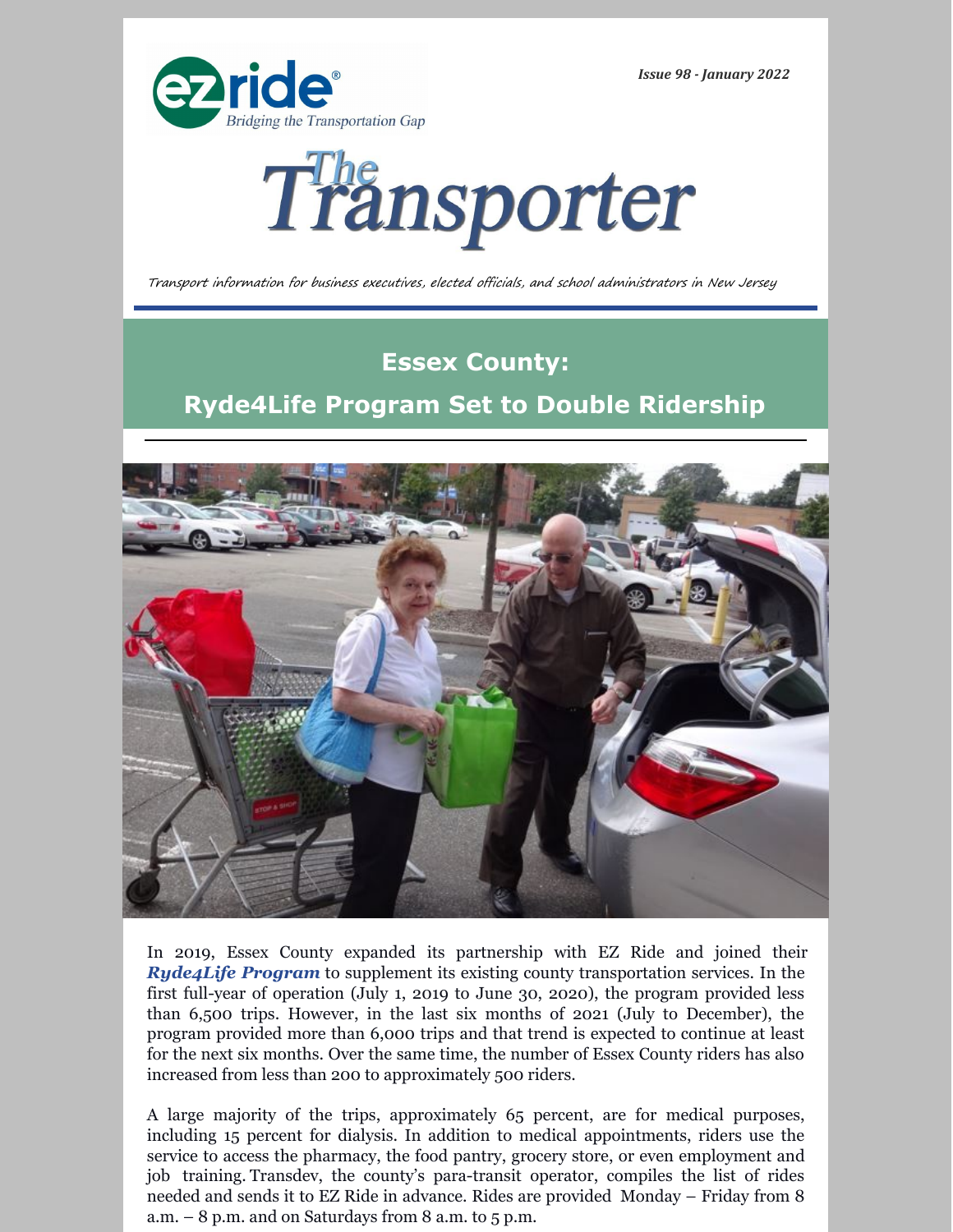If your county or municipality is interested in learning more about howthe Ryde4Life Program can help your residents with their [transportation](https://ezride.org/transportation/senior-transportation/) needs, contact Kinga Skora at [kskora@ezride.org](mailto:kskora@ezride.org) or call (201) 939-4242 ext. 131.

**[Ryde4Life](https://ezride.org/transportation/senior-transportation/) Program**

#### **Merck:**

### **Despite Pandemic, One More Vanpool Returns**



As more employees return to the office,*[vanpools](https://ezride.org/transportation/vanpools/)* are making a slow come back. Recently, Merck has brought back their third vanpool for seven employees, which transports them from Plainsboro to the Merck office in Rahway.

The 70-mile round trip on the vanpool saves money for the employees using the service – thanks to subsidies provided by NJ Transit. The support of \$325 per month from NJ Transit is deducted every month from their monthly vehicle lease.

All vanpools are eligible for New Jersey Transit \$175 monthly subsidy and an additional \$150 subsidy for using HOV lanes on the New Jersey Turnpike between exits 11 and 14. In addition, EZ Ride offers an Emergency Ride Home program which provides transportation to employees in the vanpool should an emergency come up. For information on our vanpools, contact Kinga Skora a[t](mailto:kskora@ezride.org) [kskora@ezride.org](mailto:kskora@ezride.org) or call (201) 939-4242 ext. 131.

**Vanpool [Program](https://ezride.org/transportation/vanpools/)**

### **Washington Township:**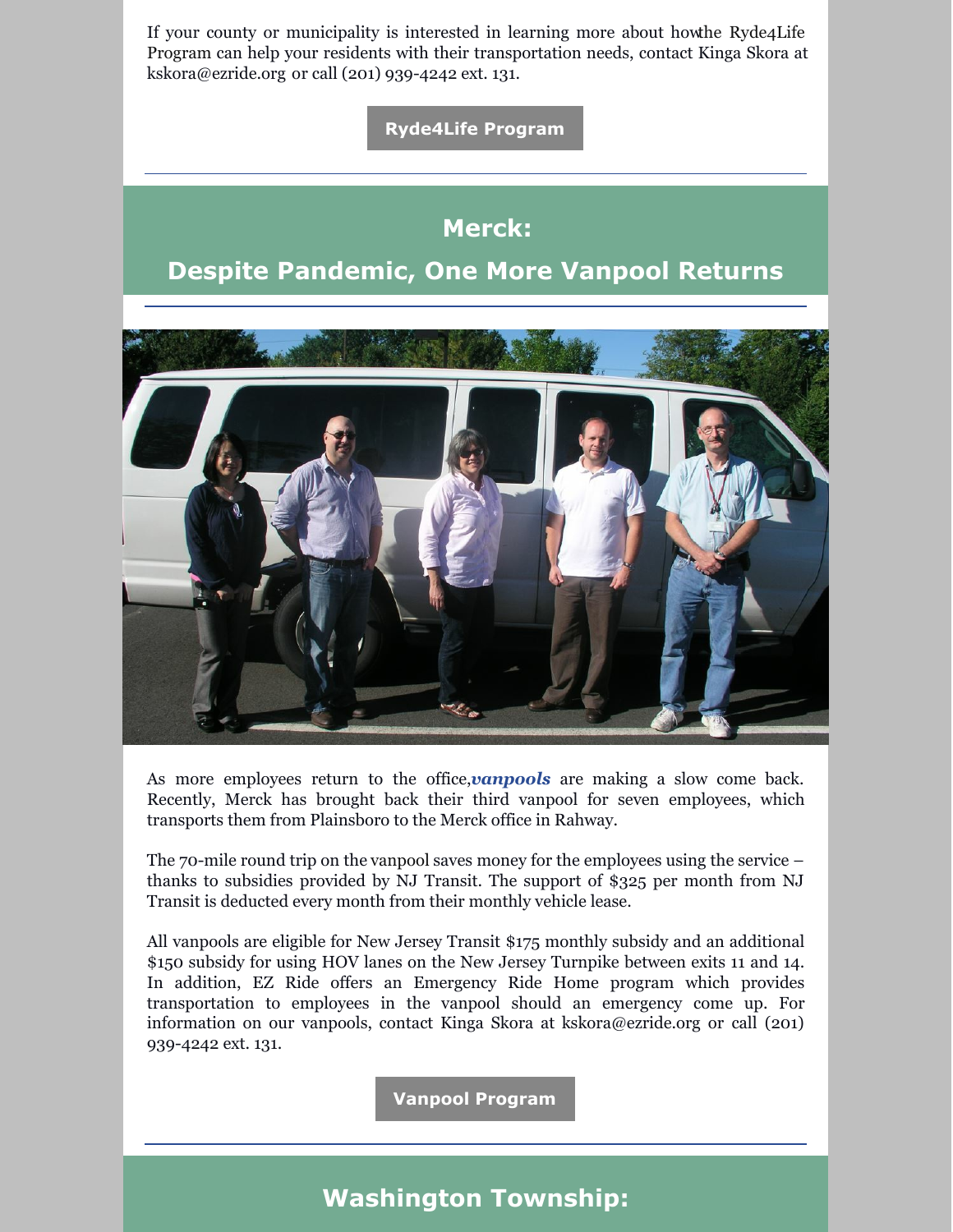#### **Focus - A Pedestrian-Friendly Community**



With the influx of younger families moving into Washington Township in Bergen County, the township's Green Team decided to make the town a more walkable and bikeable community.

"We have many new families who want their kids to be able to walk and bike to school safely," said Washington Township Councilman Tom Sears, a local Green Team leader. "We want a community where residents can safely ride their bikes for recreation as so many are working and learning from home during the pandemic, and they want to get outdoors and exercise, enjoy suburban living and reduce traffic and emissions."

EZ Ride will assist the town by creating a school travel plan, helping the Township to pass a Complete and Green Streets Policy, apply for state grants, and hosting a pedestrian and driver safety program for senior citizens and school students. For details on EZ [Ride's](https://ezride.org/transportation/bikepedestrian-program/) *Bike & [Pedestrian](https://ezride.org/transportation/bikepedestrian-program/) Program*, contact Lisa Lee at [llee@ezride.org](mailto:llee@ezride.org) or call (201) 939-4242 ext. 3.

**Bike & [Pedestrian](https://ezride.org/transportation/bikepedestrian-program/) Program**

## **New Ryde4Life Program Software: Easy Access to Data for Corporate Clients**

EZ Ride is currently implementing a new software to revamp operations of its *[Ryde4Life](https://ezride.org/transportation/senior-transportation/) Program*.

The new software will provide a customized portal for our corporate clients to view their account information, including ridership reports, invoices, and expenses. It would also allow them to schedule trips for their riders directly from the portal – no more phone calls or emails to our coordinators will be necessary for last-minute requests. EZ Ride plans to launch this new software in the next few weeks.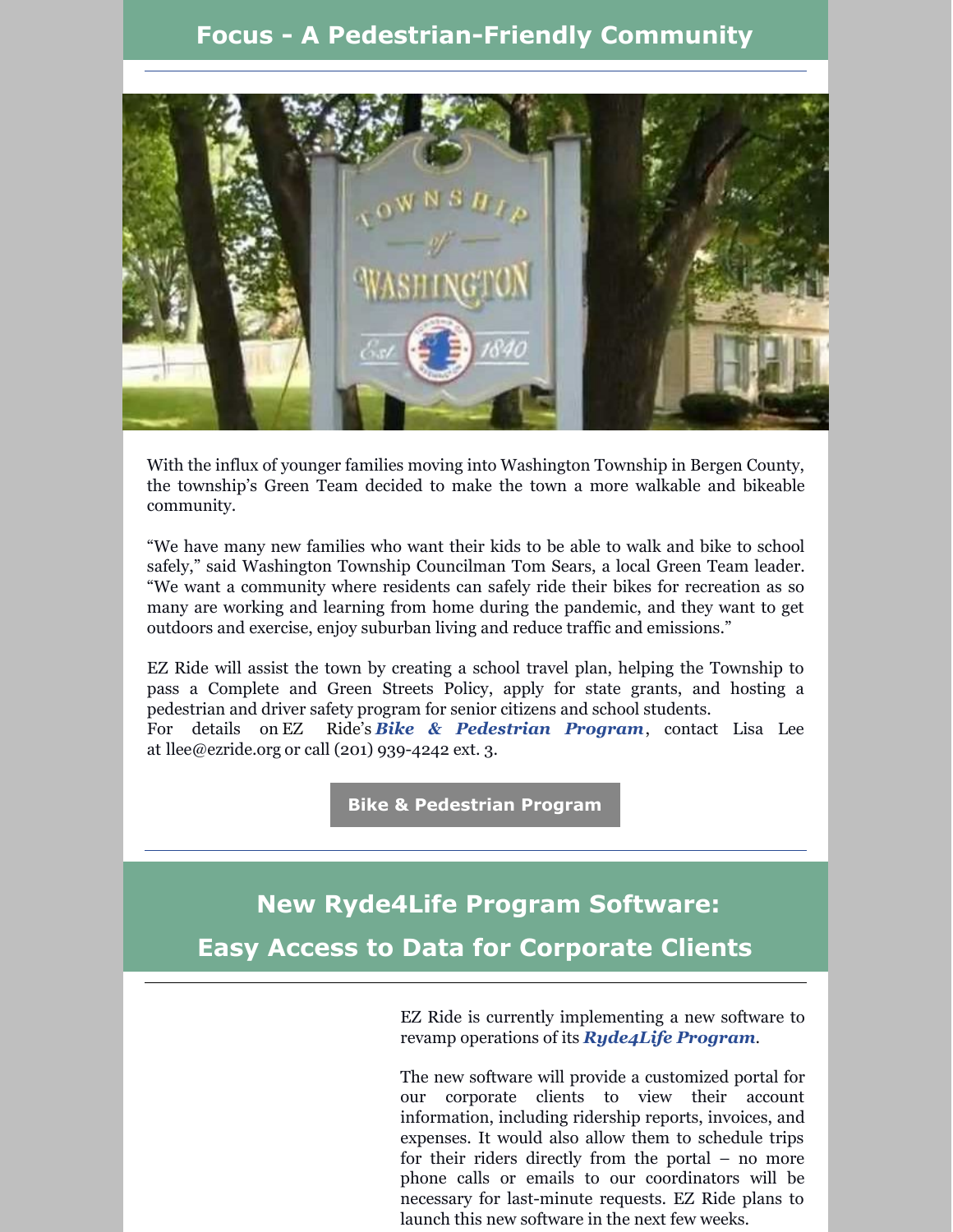

For more information, contact Avnish Gupta at [agupta@ezride.org](mailto:agupta@ezride.org) or call (201) 939-4242 ext. 118.

**[Ryde4Life](https://ezride.org/transportation/senior-transportation/) Program**

# **Borough of Fair Haven: Puts the Brakes on Vehicle Idling**



EZ Ride will assist the Fair Haven Green Team to launch an anti-idling education program at their schools using resources from the Safe Routes Resource Center at Rutgers University.

The program will provide information about the impact of idling vehicles on our health and the economy. According to the Argonne National Laboratory, idling of vehicles not only pollutes our air leading to global warming, but it also adds an unnecessary expense of more than six billion gallons of diesel fuel and gasoline annually which costs consumers and businesses more than \$20 billion.

For information about the program, contactMike Johnson at [mjohnson@ezride.org](mailto:mjohnson@ezride.org) or call (201) 939-4242 ext. 3.

**[Turnitoff.com](https://www.iturnitoff.com/#/savings)**